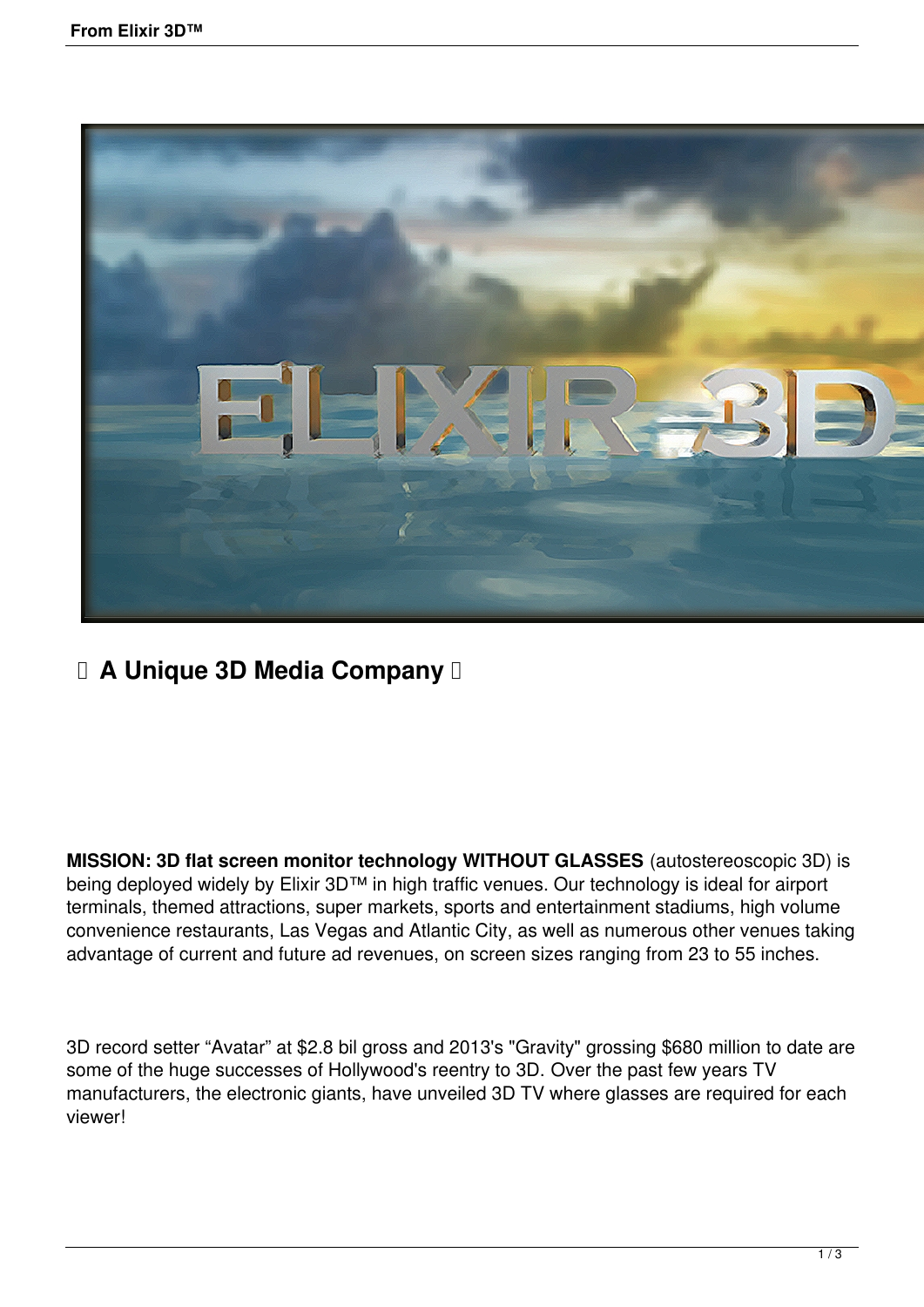

The existing stream of advertising revenue developed through Digital Out-Of-Home advertising ("DOOH"), a sector of advertising growing at double digit rates globally, will be vastly enhanced through the eye-grabbing experience of 3D presented without the need for glasses to view. Research published in the Journal of Advertising from multiple studies compiled by major Midwestern universities, of "the virtual experience," support the proposition that 3D advertising enhances presence, influences product knowledge, brand attitude, and purchase intention of consumers, clearly establishing that the target audience, the passerby, is 30% more likely to engage with a 3D ad.

Immediately acknowledging the consumer trend Madison Avenue's advertising agencies have begun ordering commercials produced in 3D. Current content conversion from 2D to 3D cannot meet the growing demand. India's Reliance Media Works has 2,500 production personnel working to convert everything from Hollywood tent-poles (a motion picture with a strong enough expectation at the box office that studios and distributors will hedge their bet on the rest of their annual release schedule) to the conversion of television documentaries and library titles. Mumbai-headquartered Prime Focus' post-production charges \$50,000 to \$100,000 per minute of conversion. And announced at NAB's convention in Las Vegas, JVC launched a stereo image processor that automatically converts 2D content to 3D, available for purchase for \$30,000.

**From the Las Vegas CES** *PC World:* "...None of these TV manufacturers (the giants) gave even the slightest inkling that they'd be releasing a commercially available (glassless) model, even for business-oriented digital signage purposes. The state of the state of the state of the state of the state of the state of the state of the state of the state of the state of the state of the state of the state of

t's because they're simply not ready.'

In addition to the limited viewing range and angle problems mentioned, the unfortunate fact is that the actual depth of the 3D effect in these (Toshiba, LG, Sony) autostereoscopic TVs is, frankly, disappointing."

Read the full article.

While this frenzy is consuming the globe Elixir 3D is marketing its monitors, small to large, to a